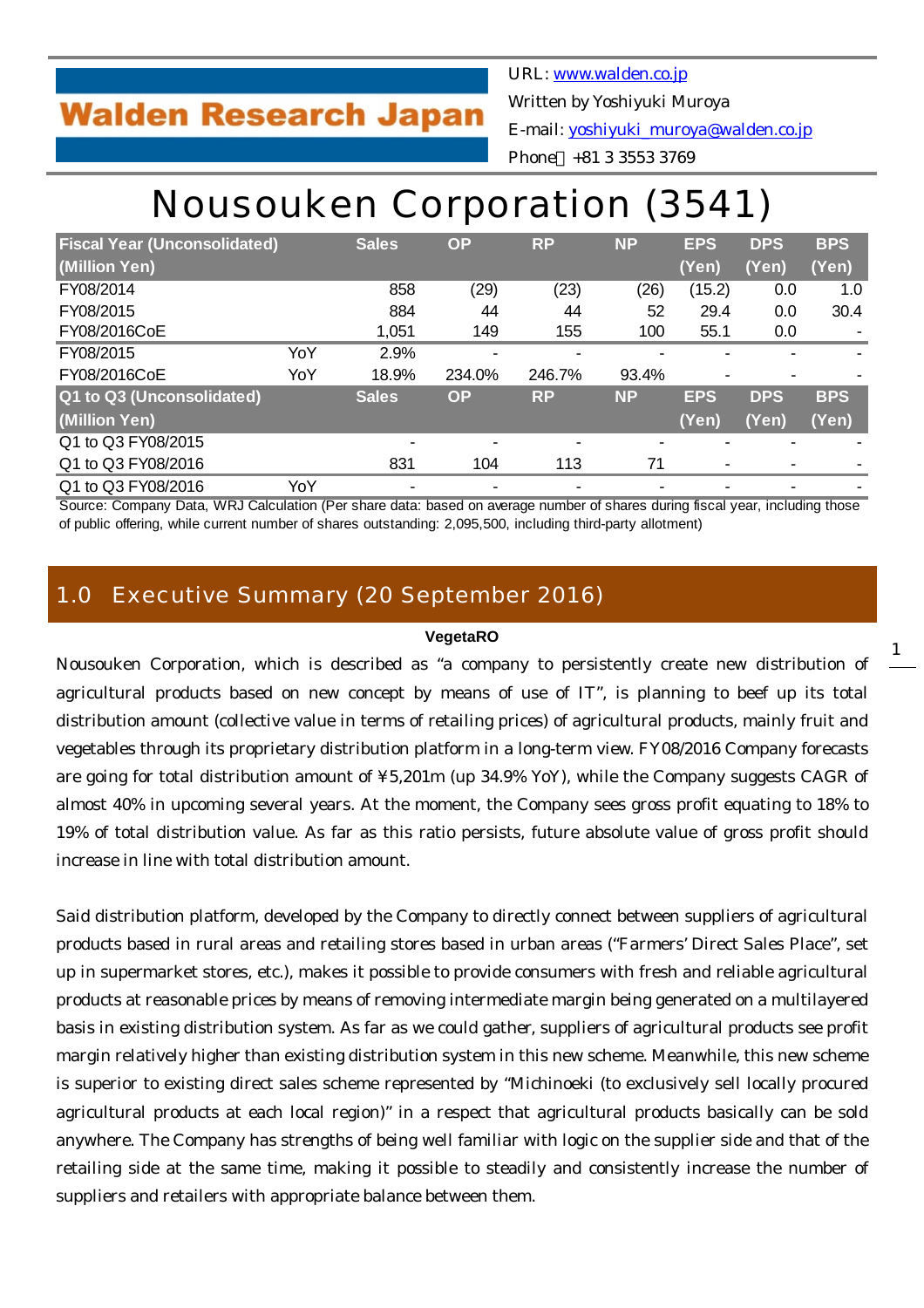In order to get it done in reality going forward, it is indispensable for the Company to consistently expand own human resources. Now, this looks possible as the Company implies that it has recently become able to hire new personnel more in the number and better in disposition, driven by improving awareness on the Company through diverse media, etc. after IPO on Mothers of Tokyo Stock Exchange on 16 June 2016. Meanwhile, we find resemblances for the Company's business model with that of a company to have seen high growth of sales and earnings for years in its business to sell tools, etc. through shopping on the Internet by means of removing inefficiency of distribution between manufacturers and final users. This is to say, both of them are seeing growth by means of removing inefficiency of distribution, while each of them is the forerunner in each domain. In regards to the Company, it appears that nobody has followed suit in said domain to date.

IR Representative: Daisuke Sakamoto (+81 73 497 7077 [sakamoto@nousouken.co.jp](mailto:sakamoto@nousouken.co.jp))

| 2.0 Company Profile                          |                                                                                      |  |  |  |  |
|----------------------------------------------|--------------------------------------------------------------------------------------|--|--|--|--|
| <b>Running "Farmers' Direct Sales Place"</b> |                                                                                      |  |  |  |  |
| <b>Company Name</b>                          | <b>Nousouken Corporation</b>                                                         |  |  |  |  |
|                                              | <b>Company Website (Japanese only)</b><br>株式会社農業総合研究所                                |  |  |  |  |
|                                              | <b>IR Information (Japanese only)</b><br>Nousouken Corporation                       |  |  |  |  |
|                                              | <b>Share Price</b>                                                                   |  |  |  |  |
| <b>Established</b>                           | 25 October 2007                                                                      |  |  |  |  |
| Listing                                      | 16 June 2016: Tokyo Stock Exchange Mothers (Ticker: 3541)                            |  |  |  |  |
| Capital                                      | ¥42m (As of the end of May 2016), ¥199m (Currently, as of 20 September 2016)         |  |  |  |  |
| No. of Shares                                | 1,770,000 shares (As of the end of May 2016), public offering: 270,000 shares,       |  |  |  |  |
|                                              | third-partly allotment: 55,500 shares                                                |  |  |  |  |
| <b>Main Features</b>                         | Agriculture & IT venture company<br>$\bullet$                                        |  |  |  |  |
|                                              | Management objective: realize sustainable agriculture industry, while enriching<br>0 |  |  |  |  |
|                                              | people's life                                                                        |  |  |  |  |
|                                              | Management policy: establish attractive agricultural industry as a business<br>0     |  |  |  |  |
|                                              | domain                                                                               |  |  |  |  |
| <b>Businesses</b>                            | . Operations of "Farmers' Direct Sales Place"                                        |  |  |  |  |
|                                              | (Consignment Sale System, Purchase Consignment Sale and Wholesaling)                 |  |  |  |  |
| <b>Top Management</b>                        | President & CEO: Tomomasa Oikawa                                                     |  |  |  |  |
| <b>Shareholders</b>                          | Plenty Co., Ltd. 46.3%, Tomomasa Oikawa 20.9%, Hiroshi Horiuchi 18.6%                |  |  |  |  |
|                                              | (As of the end of February 2016)                                                     |  |  |  |  |
| Headquarters                                 | Wakayama-city, Wakayama-prefecture (Shinagawa-ku, Tokyo), JAPAN                      |  |  |  |  |
| No. of Employees                             | Unconsolidated: 50 (As of the end of May 2016)                                       |  |  |  |  |

2

Source: Company Data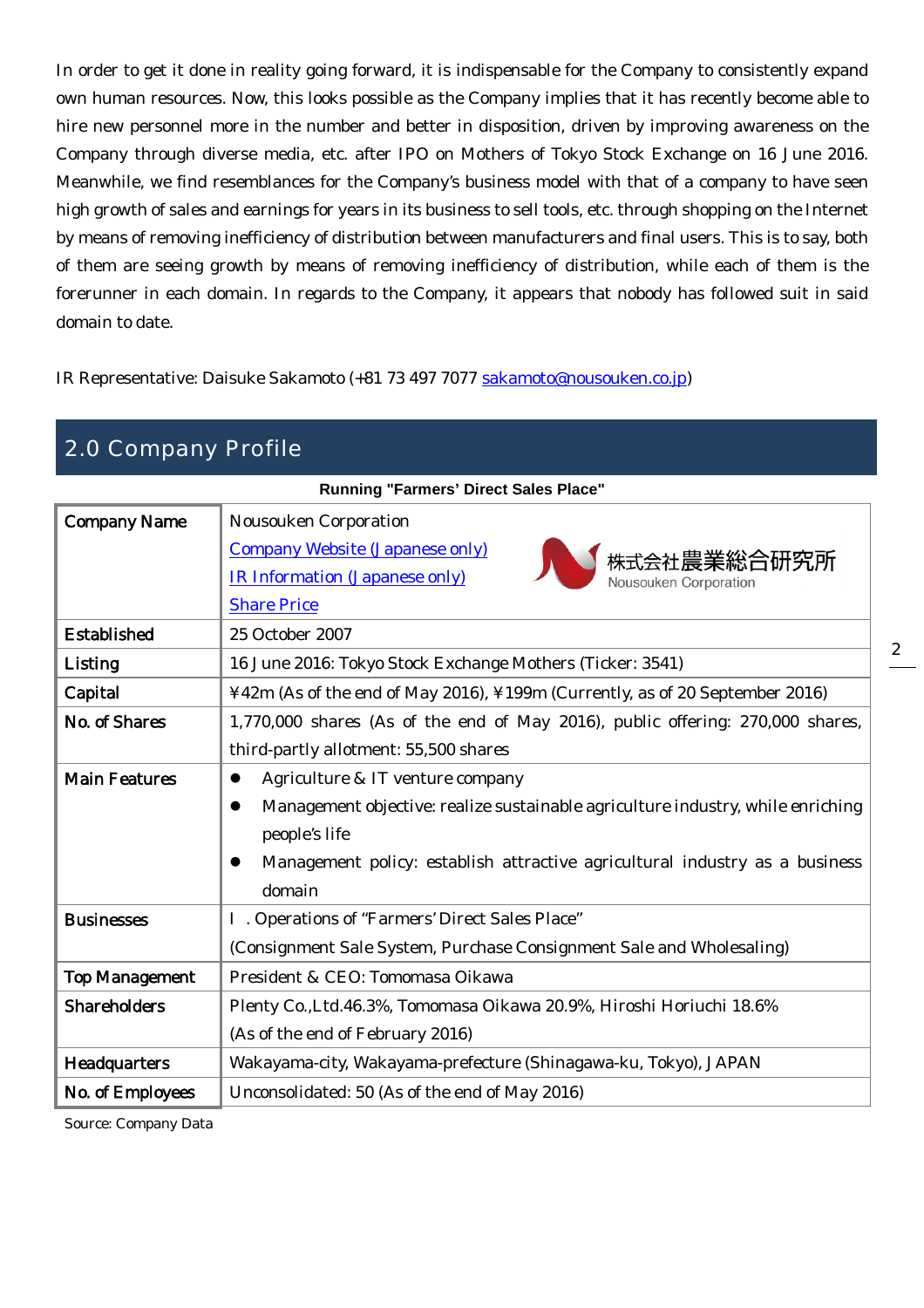## 3.0 Recent Trading & Prospects

#### **Q1 to Q3 FY08/2016 Results**

In Q1 to Q3 FY08/2016, sales came in at ¥831m, operating profit ¥104m and operating profit margin 12.6% Out of full-year Company forecasts, the Company has achieved 79.1% in sales and 70.1% in operating profit, implying recent trading is in line. Meanwhile, compared with sales of ¥831m, total distribution amount came in at ¥3,820m and gross profit ¥705m, i.e., sales equating to 21.8% of total distribution amount and gross profit to 18.5% of total distribution amount.

Meanwhile, as of the end of Q3, the number of retailing bases, i.e., supermarket stores where "Farmers' Direct Sales Place" is set up stood at 644 (up 173 from the end of FY08/2015) and the number of registered suppliers 5,482 (up 760), implying steady increases for both of them. More importantly, the Company finds massive room to expand, going forward. According to the Company, the penetration rate is only 3.7% on the retailing side, when compared with total number of supermarket stores in Japan, i.e., 17,463, while no more than 0.25% of farmers in Japan (out of 2,155,082: the number of farmers in Japan, based on MAFF's 2015 survey) have been registered as the Company's suppliers. On top of this, total distribution amount for fruit and vegetables at supermarket stores as a whole in Japan exceeds ¥3.0 trillion pa.

#### **FY08/2016 Company Forecasts**

FY08/2016 Company forecasts are going for prospective sales of ¥1,051m (up 18.9% YoY), operating profit of ¥149m (up 234.0%) and operating profit margin of 14.2% (up 9.2% points). Meanwhile, Company forecasts assume total distribution amount of ¥5,201m (up 34.9%), gross profit margin of 89.8% (up 11.3% points) and the ratio of SG&A expenses to sales of 75.6% (up 2.1% points). In regards to the mainstay Consignment Sale System, Company forecasts assume sales of ¥914m (up 38.0%) and sales composition ratio of 87.0% (up 12.1% points), which is the key driver for increasing sales as a whole for the Company and improving sales mix at the same time.

In Q1 to Q3 results, Consignment Sale System accounted for 80.9% of sales as a whole for the Company and 95.0% of gross profit, while gross profit margin was 99.6%. Meanwhile, SG&A expenses are exposed to expenses to operations of "Farmers' Direct Sales Place" and logistics to a large extent and thus are inclined to be in line with total distribution amount. On top of this, the Company sees expenses associated with new listing onto the stock market, including those of one-off. Nevertheless, improving sales mix is expected to be more than compensating, resulting in sharp increases of earnings over the previous year. Meanwhile, in FY08/2017, the Company is to aggressively hire new personnel, looking to long-term growth, which is likely to lead to booking of some expenses to be generated as frontloaded investment.